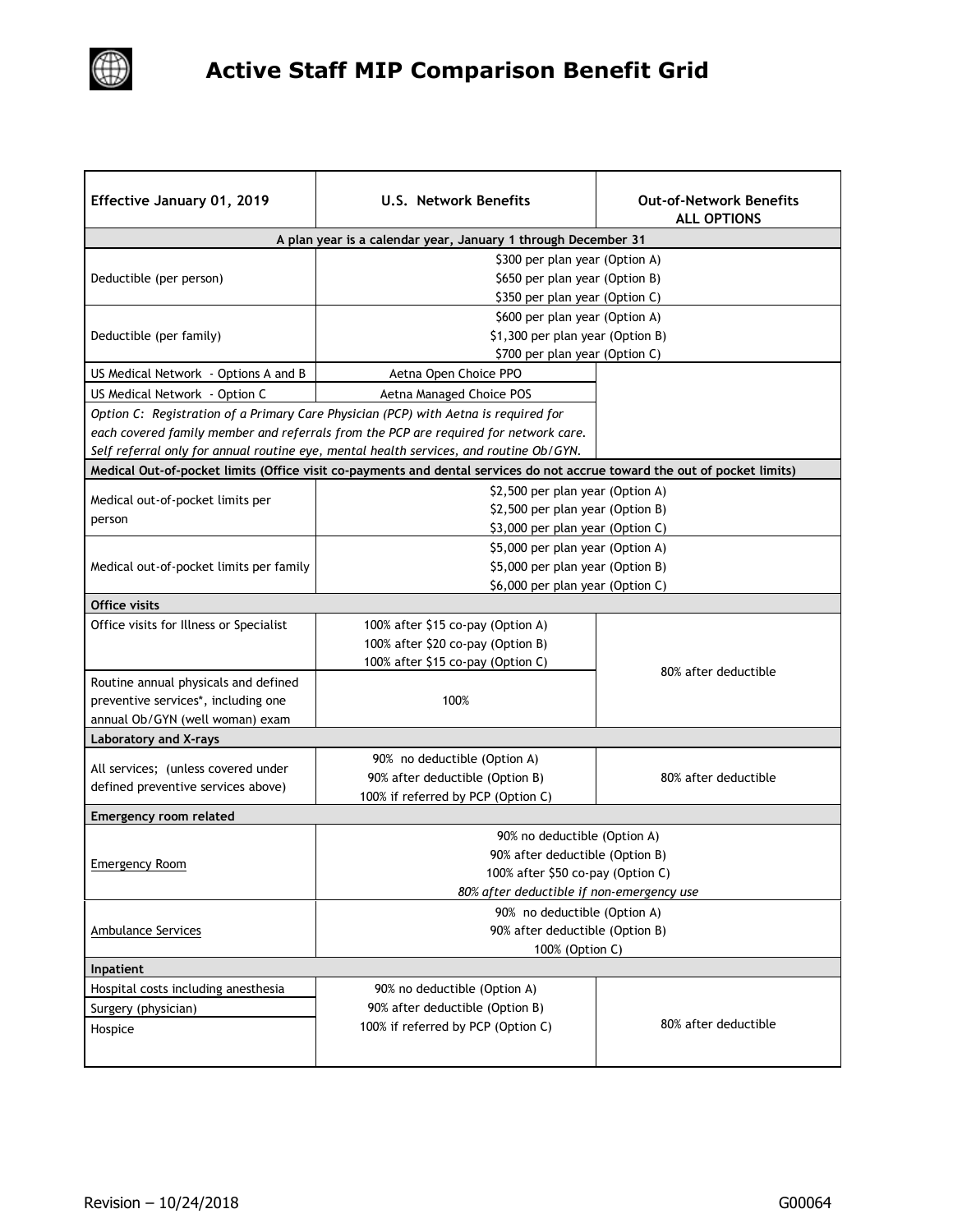

| Outpatient                                                                                                                         |                                                                                                                                                                             |                      |  |  |
|------------------------------------------------------------------------------------------------------------------------------------|-----------------------------------------------------------------------------------------------------------------------------------------------------------------------------|----------------------|--|--|
| Hospice                                                                                                                            |                                                                                                                                                                             |                      |  |  |
| Surgery (physician)                                                                                                                | See next page                                                                                                                                                               | 80% after deductible |  |  |
| Facility charges, including anesthesia                                                                                             | 90% no deductible (Option A)<br>90% after deductible (Option B)<br>100% if referred by PCP (Option C)                                                                       |                      |  |  |
| <b>Chemotherapy and Radiation Therapy</b>                                                                                          |                                                                                                                                                                             |                      |  |  |
| Chemotherapy and Radiation<br>Therapy:<br>Does not include oral or injectable<br>medications purchased through<br>pharmacy benefit | 100%, no deductible<br>In-office/facility administration only                                                                                                               |                      |  |  |
| Maternity                                                                                                                          |                                                                                                                                                                             |                      |  |  |
| Obstetrics: Single fee/delivery<br>charge including Office visits                                                                  | 90% no deductible (Option A)<br>90% after deductible (Option B)<br>100% (Option C)<br>Routine prenatal office visits covered at 100%,<br>no deductible (Options A, B and C) |                      |  |  |
| Obstetrics: Routine prenatal office<br>visits billed separately from single<br>fee                                                 | 100% (Options A, B and C)                                                                                                                                                   | 80% after deductible |  |  |
| Infertility                                                                                                                        | 90% no deductible (Option A)<br>90% after deductible (Option B)<br>100% if referred by PCP (Option C)                                                                       |                      |  |  |
| Infertility Lifetime Limits -<br>All Options                                                                                       | Contact Insurance Administrator for benefits                                                                                                                                |                      |  |  |
| <b>Mental Health and Substance Abuse</b>                                                                                           |                                                                                                                                                                             |                      |  |  |
| Inpatient hospitalization for mental                                                                                               |                                                                                                                                                                             |                      |  |  |
| health or substance abuse                                                                                                          | 90% no deductible (Option A)                                                                                                                                                |                      |  |  |
| Outpatient facility, including day                                                                                                 | 90% after deductible (Option B)                                                                                                                                             |                      |  |  |
| treatment programs                                                                                                                 | 100% (Option C)                                                                                                                                                             | 80% after deductible |  |  |
| Office visit                                                                                                                       | 100% after \$15 co-pay (Option A)                                                                                                                                           |                      |  |  |
| No PCP referral required under Option C                                                                                            | 100% after \$20 co-pay (Option B)<br>100% after \$15 co-pay (Option C)                                                                                                      |                      |  |  |
| Nursing and Home Health Care                                                                                                       |                                                                                                                                                                             |                      |  |  |
| Skilled Nursing Facility (e.g.,                                                                                                    |                                                                                                                                                                             |                      |  |  |
| Rehabilitation Center):                                                                                                            |                                                                                                                                                                             |                      |  |  |
| Limited to 60 days per plan year per                                                                                               |                                                                                                                                                                             |                      |  |  |
| condition                                                                                                                          | 90% no deductible (Option A)                                                                                                                                                |                      |  |  |
| Convalescent Care Maximum 60 days                                                                                                  | 90% after deductible (Option B)                                                                                                                                             | 80% after deductible |  |  |
| per condition per plan year                                                                                                        | 100% if referred by PCP (Option C)                                                                                                                                          |                      |  |  |
| <b>Visiting Nurse:</b><br>Limited to 120 visits per plan year per<br>condition                                                     |                                                                                                                                                                             |                      |  |  |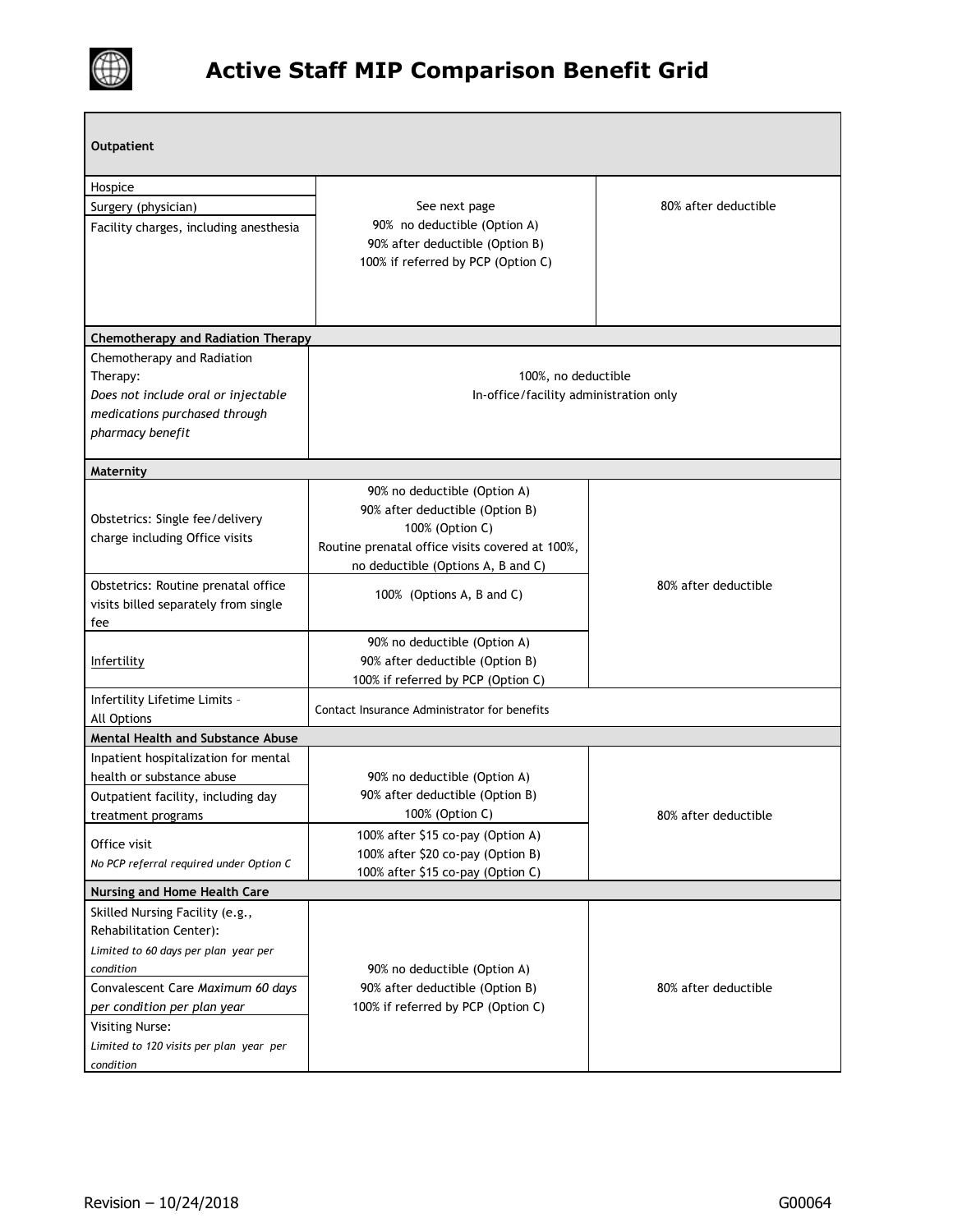

| Private Duty Nursing -<br>Contact Insurance Administrator for<br>authorization                                                                                                                                                                                                                                                                                                                             |                                                                                                                                                |                      |
|------------------------------------------------------------------------------------------------------------------------------------------------------------------------------------------------------------------------------------------------------------------------------------------------------------------------------------------------------------------------------------------------------------|------------------------------------------------------------------------------------------------------------------------------------------------|----------------------|
| <b>Short Term Rehabilitation</b>                                                                                                                                                                                                                                                                                                                                                                           |                                                                                                                                                |                      |
| Physical, occupational or speech<br>therapy.<br>Restorative after illness or accident.<br>75 visits of PT, OT or ST per<br>condition per plan year. Visits over<br>75 are reviewed for medical<br>necessity<br>Physical, occupational or speech theral<br>For diagnosis of Developmental<br>Delay, a maximum of 75 visits PT,<br>OT, or ST, per year, per child.<br>Chiropractor (30 visit limit per year) | 100% after \$15 co-pay (Option A)<br>100% after \$20 co-pay (Option B)<br>100% after \$15 co-pay (Option C)<br>Option C: PCP Referral required | 80% after deductible |
| Acupuncture (30 visit limit per year)                                                                                                                                                                                                                                                                                                                                                                      | Currently no providers                                                                                                                         |                      |

| <b>Durable Medical Equipment</b>      |                                                                                                                                                                                                                                                                                |                                                     |  |  |
|---------------------------------------|--------------------------------------------------------------------------------------------------------------------------------------------------------------------------------------------------------------------------------------------------------------------------------|-----------------------------------------------------|--|--|
| Durable Medical Equipment: Rentals    | 90% no deductible (Option A)                                                                                                                                                                                                                                                   |                                                     |  |  |
| Purchases only if approved by         | 90% after deductible (Option B)                                                                                                                                                                                                                                                | 80% after deductible                                |  |  |
| Insurance Administrator               | 100% if referred by PCP (Option C)                                                                                                                                                                                                                                             |                                                     |  |  |
| <b>Vision Care</b>                    |                                                                                                                                                                                                                                                                                |                                                     |  |  |
| Routine eye exams (one per plan year) |                                                                                                                                                                                                                                                                                |                                                     |  |  |
| including refraction                  | \$20 co-pay                                                                                                                                                                                                                                                                    | \$20 reimbursement                                  |  |  |
| No PCP referral required for Option C |                                                                                                                                                                                                                                                                                |                                                     |  |  |
| Frames, lenses, contacts              | Glasses: Up to \$350 allowance/discount per<br>person annually, with an additional 20%<br>discount on any balance over \$350 Contacts:<br>Up to \$250 reimbursement per person annually,<br>15% off the remaining balance for conventional<br>contacts, but not for disposable | Up to \$250 reimbursement per person,<br>every year |  |  |
| <b>Hearing Aids</b>                   |                                                                                                                                                                                                                                                                                |                                                     |  |  |
| Hearing Aids                          | Up to \$4,000 per person, every five plan years.                                                                                                                                                                                                                               |                                                     |  |  |

\*Defined preventive care services will be provided at 100% when an In Network physician or facility is used and a referral is received for those in Option C. Defined preventive services are determined by gender and age and recommendations may change from time to time. Always check the most recent recommendations provided separately from this general overview and discuss them with your doctor.

## **Prescription Benefits: All Options - please refer to separate Pharmacy Benefit grid**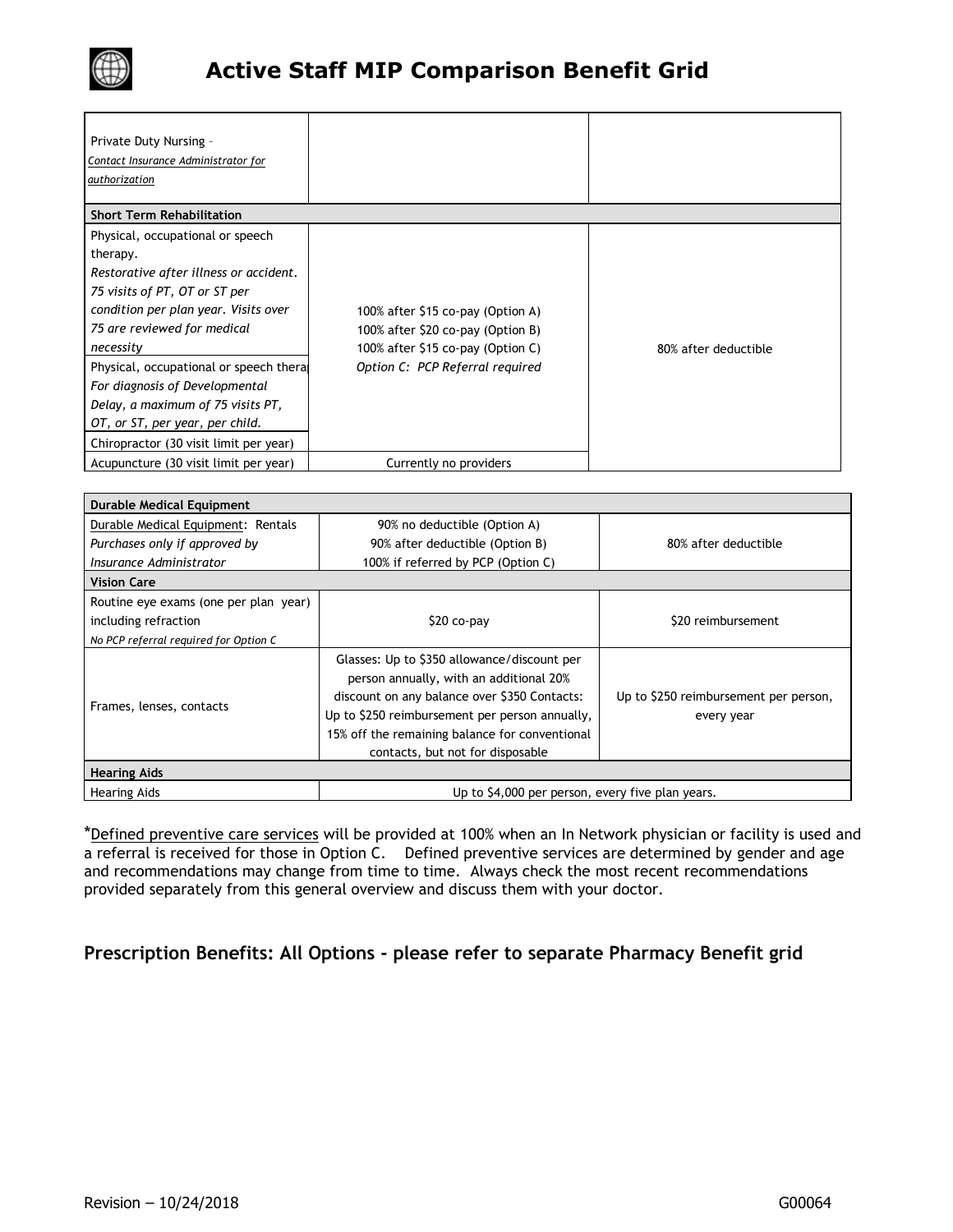

## **Dental Benefit Summary – Active staff**

 $\left(\begin{smallmatrix} 1 & 1 \ 1 & 1 \end{smallmatrix}\right)$ 

All deductibles, plan maximums, and service specific maximums (dollar and occurrence) cross accumulate between in and out of network.

|                                                                                                                                                                                                                                                                                                                                                                                                                                                                                                                                                                                                                                          | Cigna Dental PPO                        |                                |                                                                |                         |
|------------------------------------------------------------------------------------------------------------------------------------------------------------------------------------------------------------------------------------------------------------------------------------------------------------------------------------------------------------------------------------------------------------------------------------------------------------------------------------------------------------------------------------------------------------------------------------------------------------------------------------------|-----------------------------------------|--------------------------------|----------------------------------------------------------------|-------------------------|
| <b>Network</b>                                                                                                                                                                                                                                                                                                                                                                                                                                                                                                                                                                                                                           |                                         | <b>Total Cigna DPPO</b>        |                                                                | Out-of-Network          |
| Calendar Year Maximum<br>(Class I, II & III expenses)                                                                                                                                                                                                                                                                                                                                                                                                                                                                                                                                                                                    | \$3,200                                 |                                | \$3,200                                                        |                         |
| Annual Deductible<br>Individual<br>Family                                                                                                                                                                                                                                                                                                                                                                                                                                                                                                                                                                                                | \$250<br>\$500                          |                                | \$250<br>\$500                                                 |                         |
| <b>Reimbursement Levels</b>                                                                                                                                                                                                                                                                                                                                                                                                                                                                                                                                                                                                              | <b>Based on Reduced Contracted Fees</b> |                                | 80th percentile of Reasonable &<br><b>Customary Allowances</b> |                         |
| <b>Benefits</b>                                                                                                                                                                                                                                                                                                                                                                                                                                                                                                                                                                                                                          | Plan Pays                               | You Pay                        | <b>Plan Pays</b>                                               | You Pay                 |
| Class I: Preventive & Diagnostic<br>Oral Exams Routine - 2 per calendar year<br>Routine Cleanings - 2 per calendar year<br>Routine X-rays - Bitewings: 2 per calendar year<br>Non-Routine X-Rays - Full mouth: 1 every 36<br>consecutive months; Panorex: 1 every 36<br>consecutive months<br>Fluoride Application - 1 per calendar year under<br>age19<br>Sealants - Limited to posterior tooth. 1 treatment<br>per tooth every three years up to age 14<br>Space Maintainers - Limited to non-orthodontic<br>treatment                                                                                                                 | 1.100%<br>No Deductible                 | II. No Charge<br>No Deductible | <b>III.80%</b><br>No Deductible                                | IV.20%<br>No Deductible |
| Class II: Basic Restorative<br>Fillings<br>Root Canal Therapy / Endodontics<br><b>Emergency Care to Relieve Pain</b><br>Root Planing and Scaling - Various limitations<br>depending on the service<br>Splinting<br>Oral Surgery - Simple Extractions<br>Anesthesia                                                                                                                                                                                                                                                                                                                                                                       | 80%<br>After Deductible                 | 20%<br>After Deductible        | 80%<br>After Deductible                                        | 20%<br>After Deductible |
| Class III: Major Restorative<br>Crowns - Replacement every 5 years<br>Dentures - Replacement every 5 years<br>Bridges - Replacement every 5 years<br>Inlays / Onlays - Replacement every 5 years<br>Prosthesis Over Implant - 1 per every 5 years if<br>unserviceable and cannot be repaired. Benefits are<br>based on the amount payable for non- precious<br>metals.<br>Repairs to Dentures, Bridges, Crowns and Inlays -<br>Reviewed if more than once<br><b>Stainless Steel/Resin Crowns</b><br>Transepithelial Cytologic / Brush Biopsies<br>Relines, Rebases and Adjustments - Covered if<br>more than 6 months after installation | 80%<br>After Deductible                 | 20%<br>After Deductible        | 80%<br>After Deductible                                        | 20%<br>After Deductible |